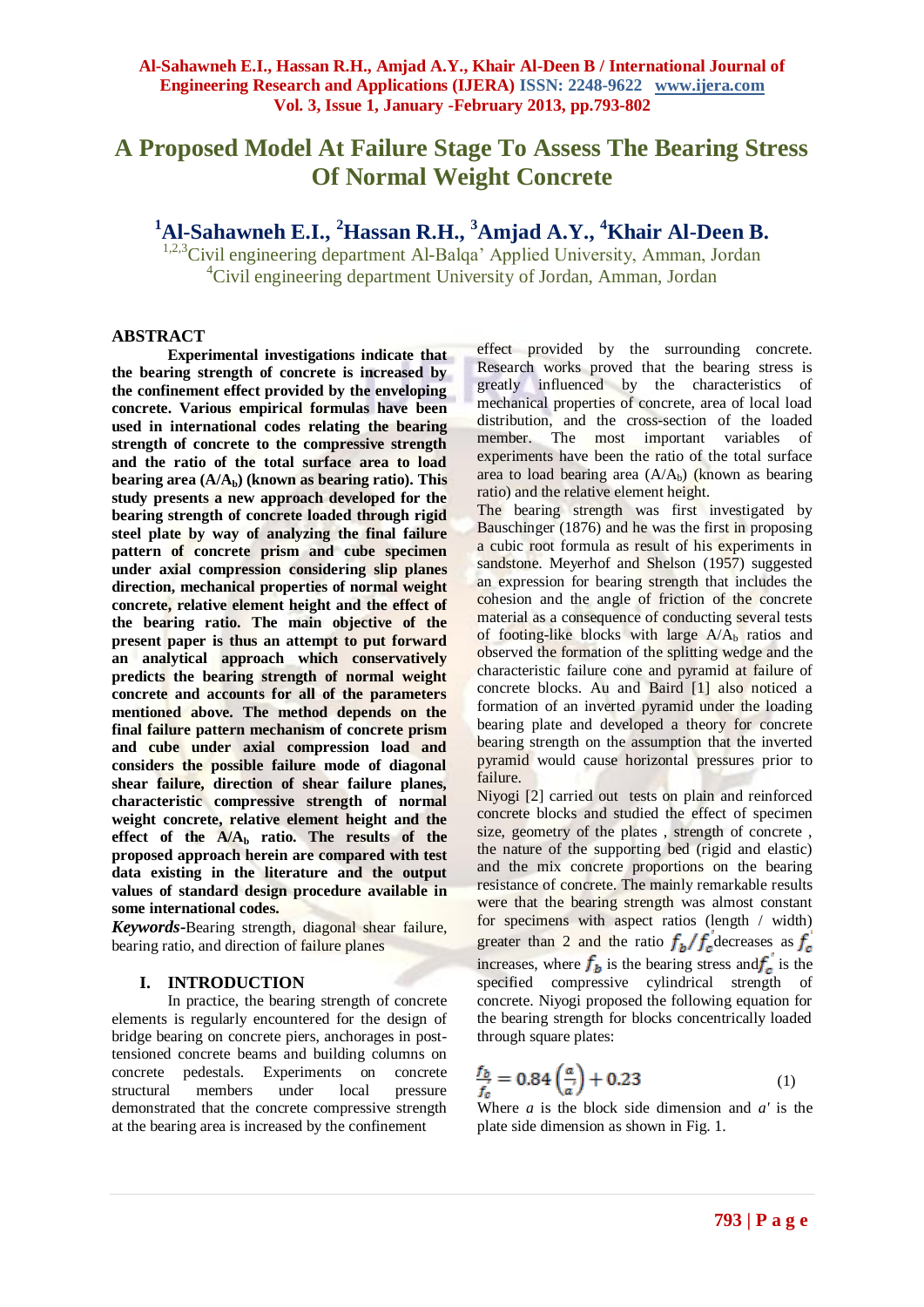

Fig. 1 . Niyogi's 2D Bearing Stress

Several design codes have used the square-root formula by Hawkins [3] .Hawkins′ model predicts that the failure will occur due to sliding on planes that are inclined to the direction of principle stresses at angle  $\alpha$  as shown in Fig. 2.



Fig. 2. Hawkins' Failure Model

Hawkins developed a general expression to estimate the bearing strength of concrete loaded concentrically through rigid plates as:

$$
f_b = f_c' + K\sqrt{f_c'}(\sqrt{R} - 1)
$$
 (2)

Where  $f_c$  is the specified compressive cylindrical strength in psi.,  $R$  is the  $A/A_b$ , ratio and  $K$  is a coefficient that depends on the concrete tensile strength and the angle of friction, both determined experimentally. Hawkins suggested a value of *K=50*  for design purposes. The biggest problem associated with this model is the difficulty in determining the angle of internal friction of the concrete material.

R. Ince, E. Arid [4] in 2004 tested six series of concrete cube specimens under local pressure and the maximum loads obtained from the test results were analyzed by means of Bazant's size effect law. The experimental data and statistical investigations indicated that the bearing strength at failure decreases as the specimen size increases and with the increasing size of specimen, the height of pyramid beneath bearing plate decreases relatively.

Research performed by Bonetti [5] in 2005 at

Virginia Tech investigated how the shape of the bearing plate, size of the bearing plate, concrete strength, and concrete density affects the ultimate strength of the concrete. The research showed that the shape of the bearing pad had no effect of the ultimate bearing strength of the concrete when the  $A/A_b$  ratio is between 2 and 16.

Axson, D. [6] in 2008 tested reinforced and unreinforced light weight concrete prisms and cylinders taking into consideration the effect of  $A/A_b$ ratio. The fractured cylinders and prisms have a shape of a cone below the bearing pad. Axson compared the bearing stress values obtained in tests with the equation of the ultimate strength of the local zone in normal weight concrete published by National Cooperative Highway Research Program Report 356.

Two important conclusions can be inferred from this review. The first one is that these studies suggest that failure of concrete subjected to a bearing load condition is due to sliding action along planes that are inclined to the direction of principal stresses. The second one is that the failure mechanism is constant through all the different investigations, namely the formation of inverted cone or pyramid at failure. These observations lead to the assumption that the failure mechanism of plain concrete under local pressure can be modeled by a failure criterion defined with the concepts sliding along failure planes.

# **II. RESEARCH SIGNIFICANCE**

The state of stress in the bearing zone is of an outstandingly complex and is influenced by several parameters, such as the relation between the area over which the load is applied, the size and shape of the cross-section, the relative element height and the specified compressive strength. It is broadly accepted that the concrete element under concentrated load over a limited contact area fails to the formation of inverted cone or pyramid underneath the loaded surface, which moves downwards, bursting or splitting the block apart. A distinct theoretical explanation of that failure mechanism for the determination of bearing strength of concrete has not been executed. Therefore, so far several design codes have employed the empirical square-root formula by Hawkins.

Special attention in this paper is paid to the comparison of the suggested approach with the experimental research data and the existing in design codes calculation methods of the bearing strength

#### **III. THE BEARING STRESS OF PLAIN CONCRETE IN DESIGN CODES SPECIFICATION**

#### 1-**ACI318 and AASHTO Design Codes.**

The American Concrete Institute's Building Code and Commentary (ACI 318-11) as well as the American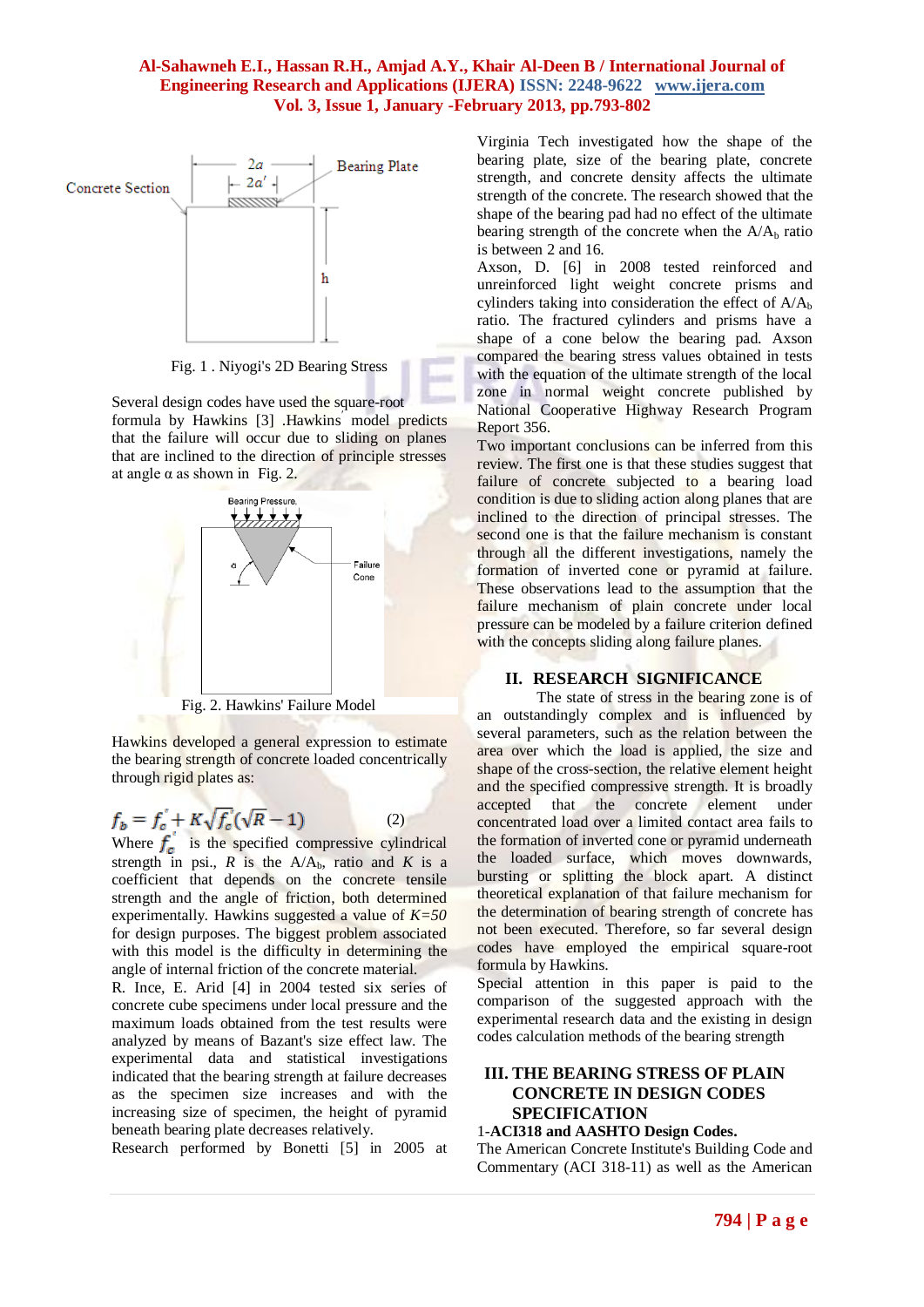Association of State Highway and Transportation Officials (AASHTO 2010) address the bearing strength of concrete in very similar ways as proposed by Komendant (1952) but with some modifications. The ACI 318-11 [7] suggest the design bearing strength as a function of the characteristic compressive strength of concrete and a square root function between the bearing area and total surface area . The ACI 318-11 states that design bearing strength of concrete shall not exceed  $\phi$  (0.85 $f_a$ <sup>'</sup>A<sub>1</sub>), except when the supporting surface is wider on all sides than the loaded area, then the design bearing strength of the loaded area shall be permitted to be multiplied by  $\sqrt{A_2/A_1}$  but by not more than 2 for unconfined concrete as shown by Equation 3.

$$
f_b = \phi 0.85 f_c' \sqrt{\frac{A_2}{A_1}} \le \phi 1.7 f_c'
$$
\n(3)

where  $f<sub>b</sub>$  is design bearing stress of unconfined concrete, MPa;  $\phi = 0.65$  (strength reduction factor);  $f_c$  is characteristic compressive cylinder strength of unconfined concrete at  $28$  days. MPa;  $A_1$  is bearing load area,  $mm^2$ ; and  $A_2$  is area of the lower base of the largest frustum of a pyramid, cone, or tapered wedge, mm<sup>2</sup>. It is assumed that load spreads out into the concrete block at a slope of 2 horizontal to 1 vertical to the level at which spreading first reaches the edge of the block.  $A_2$  is calculated at this level, as clearly described in Fig. 3.



**Fig. 3**. Illustrates the application of the frustum to find  $A_2$  in stepped or sloped supports (After Fig.R10.14 from ACI 318-11)

The AASHTO [8] bearing strength equation is very similar to the ACI 318-11 equation but with an additional provision. The factor defines how the  $A/A<sub>b</sub>$ ratio will affect the strength and under normal conditions the square root of the  $A/A<sub>b</sub>$  ratio is limited to 2, but for the condition that the pressure distribution over the loaded area is non-uniform the square root of the  $A/A<sub>b</sub>$  ratio multiplied by 0.75 is limited to 1.5 (AASHTO 2010).

$$
F_{ult} = \phi(0.85f_c^{'}A_1)m \text{ where: } m = \sqrt{\frac{A_2}{A_1}} \le 2
$$
  
(4)  
For non-uniform distributed loads  

$$
m = 0.75\sqrt{\frac{A_2}{A_1}} \le 1.5
$$

Where the supporting surface is sloped or stepped,  $A_2$ may be taken as the area of the lower base of the largest frustum of a right pyramid, cone, or tapered wedge contained wholly within the support and having for its upper base the loaded area, as well as side slopes of 1.0 vertical to 2.0 horizontal as shown in Fig. 4.

AASHTO also has different  $\phi$  factors than ACI 318-11. For the condition of pure bearing  $\phi$  is equal to 0.70. In anchorage zones in normal weight concrete and lightweight concrete  $\phi$  is equal to 0.80 and 0.65 respectively.



# **Fig. 4.** Determination of  $A_2$  for a Stepped Support. (After Fig. C5.7.5-1 from AASHTO 2010)

**Russian Design Code (SNiP 52-01-03).**According to the Russian design code [9], the design of concrete elements for a local compression is performed with the increase of concrete compressive strength due to the triaxial state of stress developed underneath the loaded area and the bearing strength can be expressed by:

$$
N \leq \psi R_{b,loc} A_{b,loc} \tag{5}
$$

Where *N* is the local normal compressive external force ;  $\psi$  =1 in case of a uniform local load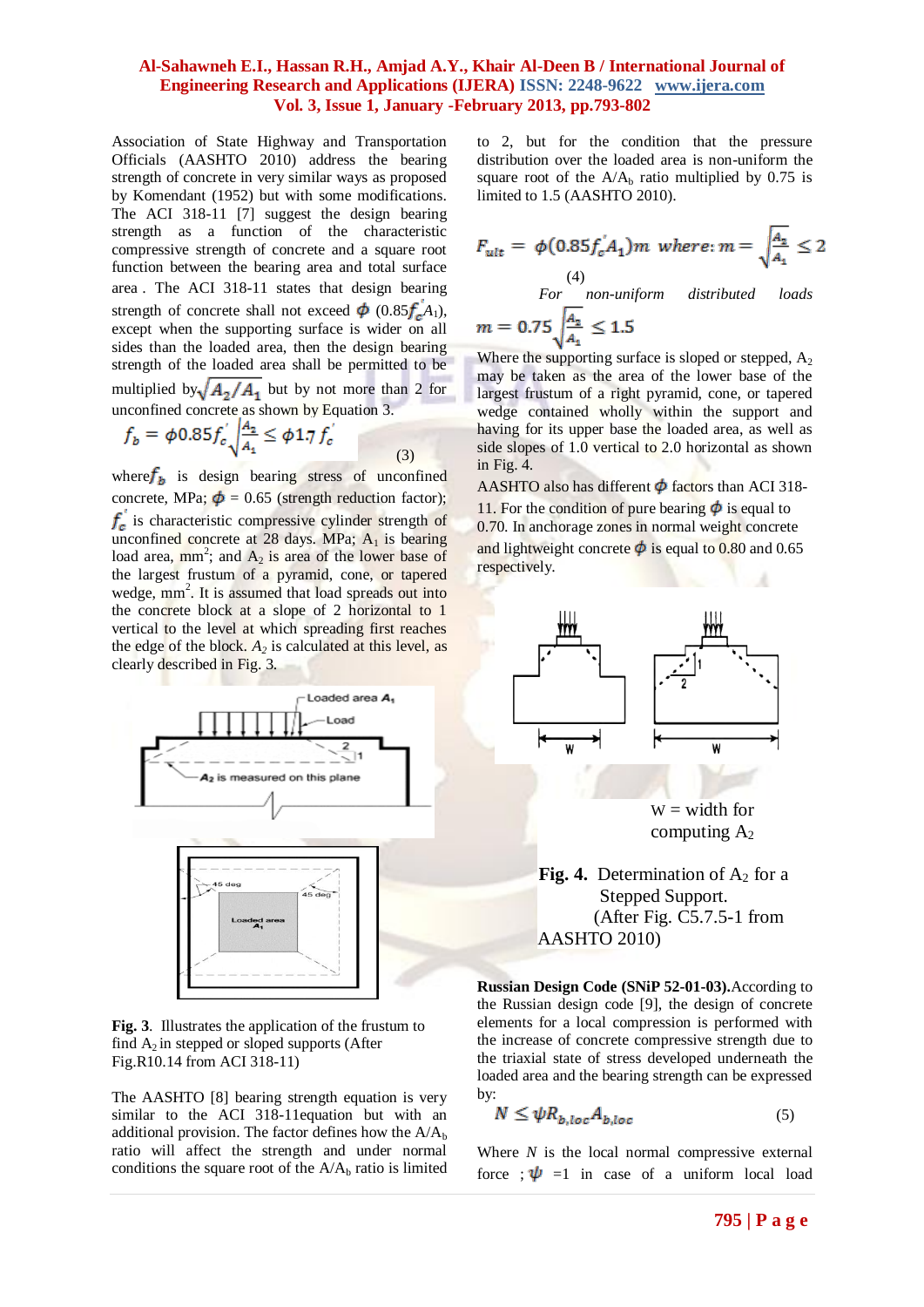distribution and  $\psi$ =0.75for non-uniform local load distribution on the rigid plate ;  $A_{b,loc}$  is the external load bearing area and  $R_{b,loc}$  is the local bearing stress under the rigid plate determined by the expression:

$$
R_{b,loc} = \varphi_b R_b \tag{6}
$$

The coefficient  $\varphi_b$  should be determined by the formula:

$$
\varphi_b = 0.8 \sqrt{\frac{A_{b,max}}{A_{b,loc}}} \le 2.5 \tag{7}
$$

Where  $R_b$  is the characteristic compressive strength of concrete prism;  $A_{b,max}$  is the maximum design area which is symmetric to the area  $A_{b,loc}$  and should be determined by the scheme shown in Fig.5.



**Fig.5**. The scheme for determination of maximum design area  $A_{b,max}$  (After Fig.6.11 from SNiP 52-01-03)

Obviously, the codes design specifications are conservative in the design for the bearing strength of concrete in comparison to published researches carried out by the previous researchers. This is evident in the limitation of the ratio of bearing strength to compressive strength to a limited value.

#### **IV. PROPOSAL OF SIMPLIFIED MECHANICAL MODEL**

It is well known that the most common of all tests on hardened concrete is the compressive strength test and almost the other characteristics of concrete are related to its compressive strength. Three types of compression test specimens are used nowadays, especially in researches, cubes, cylinders, and prisms. Under compression, concrete specimens expand in the lateral direction. Thereby, a frictional force between the loading plates and specimens occurs. This frictional force generates ,namely for low and normal strength concrete, a lateral compressive force responsible for the formation of a general appearance of a quadrangular pyramid or frustum of a pyramid shape at the ends of the specimens at failure of prisms and cubes as illustrated in Fig. 6 and 7.



**Fig.6**.Typical cube compressive failure pattern with a general appearance of a truncated pyramidal shape with confinement zone.



**Fig.7**. Typical prism compressive failure pattern with a general appearance of a pyramidal shape without confinement zone.

Experimental data indicate that for the same specimen geometry, the compressive strength of concrete specimens decrease with increasing specimen size before a compressive strength limit is approached. If the height of specimen smaller than  $b \tan \phi$ , such as for cube specimen, as shown in Fig.6, the confinement effect zone extends through the specimen resulting in increase in the compressive strength of the material. In this study the magnitude of the direction failure plane  $\emptyset$  shown in Fig.6 and 7 was approximately selected as a function of characteristic concrete compressive strength, *b* is the side dimension of specimen with height  $h$ ,  $f<sub>p</sub>$  is the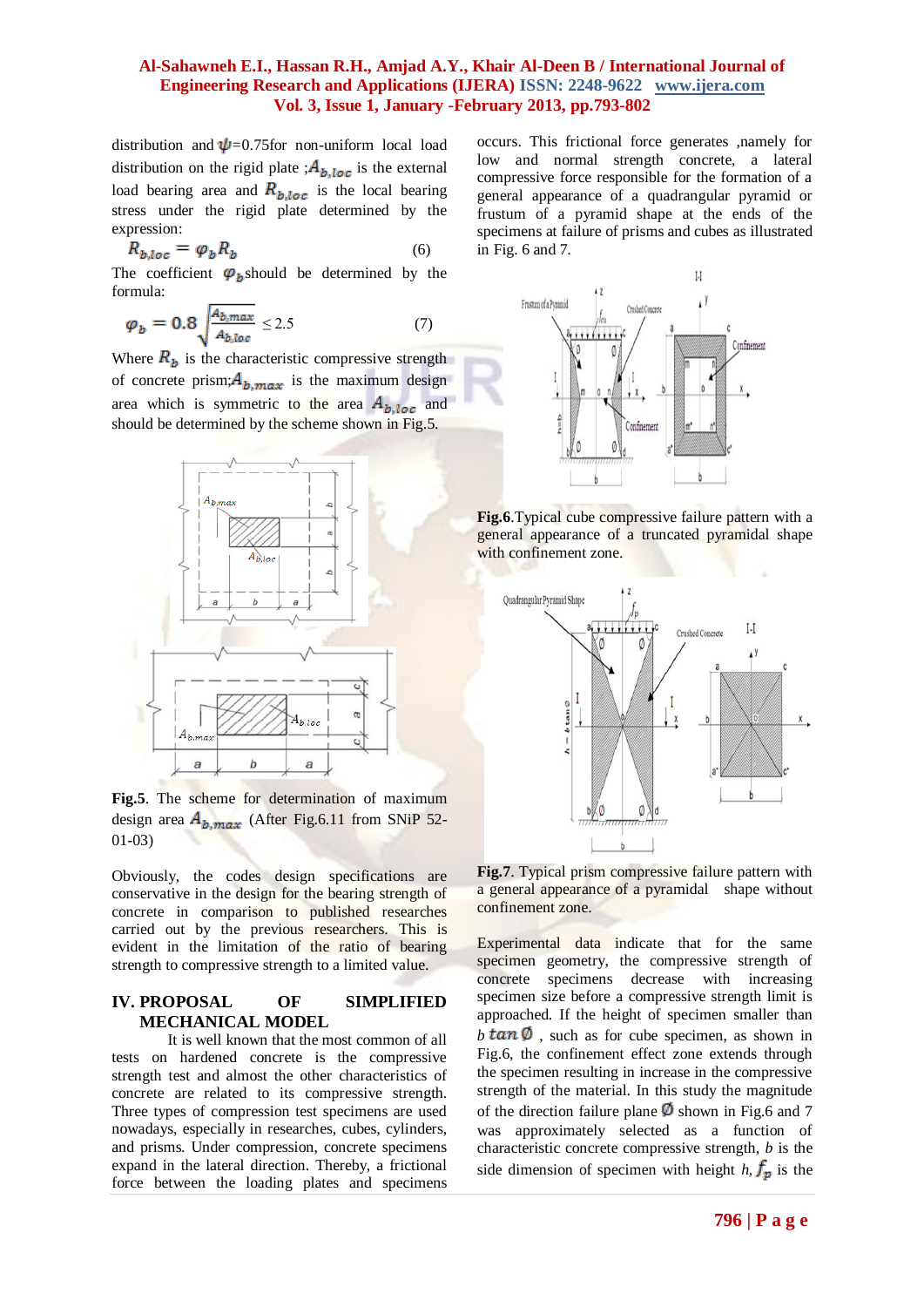characteristic prismatic strength and  $f_{\alpha}$  is characteristic cube strength The choice of the specimen slenderness ratio (height to diameter of cylinder or side of prism) of 2 or the height of specimen  $\geq b$  **tan Ø**, such as for prism specimen , as shown in Fig.7, is not only because the confinement effect zone is vanished but a slight increase from this ratio does not seriously affect the measured value of compressive strength.

Based on the aforementioned interpretations and from the findings of the experimental and statistical investigations of bearing strength of concrete, the following conclusions may be drawn:

1-For a concrete element with constant cross sectional area subjected to axial load applied through a constant bearing rigid plate area and shape, the bearing compressive strength at failure decreases as the specimen height increases.

2-For a concrete element with a constant height subjected to axial load applied through a constant bearing rigid plate area and shape, the bearing compressive strength at failure increases as the cross sectional area of specimen increases.

3- It was observed that the apex angles of the pyramidal failure values under the rigid plate at vary from 38° to 56° approximately.

It may be concluded that the concrete element under axial local pressure revealed typical type of failure mode and identical response to size effect. Therefore, on the apparently reasonable justifications, a simplified mechanical model is directly related to the final failure mode of concrete prism and cube specimen has been worked out to assess the bearing strength of normal weight concrete. This approach is based on the concept of quasi-plastic failure mode of brittle material along the sliding failure surface, principally the invariant direction of slip planes with respect to the direction of applied stress when maintaining the physical and geometrical similarity of slip planes system.

A graphical description of the above assumptions and variables involved is presented in Fig. 8. In the Fig.,  $f<sub>b</sub>$  is bearing stress, *b* is the width of the rigid square plate, *B* is the side dimension of the prismatic concrete block ,Ø is angle of sliding plane and *h* is the height of the prismatic concrete block.



**Fig.8**. Proposed approximate final failure pattern of concrete block under local bearing pressure.

Considering the proposed mechanical model, the concrete bearing ratio is suggested to be evaluated by the formula:

$$
\frac{f_b}{f_p} = \frac{\mu \sum A_{b,loc}}{\mu A_b} = \frac{\sum A_{b,loc}}{A_b}
$$
 (8)

Where  $\mu$  is specific bond stress aroused between sliding surface planes of concrete block under local pressure.  $\sum A_{b,loc}$  is the integrated sliding surface of the concrete block ,with *h* height and *B*x*B* cross sectional area, due to the bearing compressive strength;  $A<sub>b</sub>$ - integrated sliding surface of a concrete prism under axial compressive strength with a height equals  $b \tan \phi$  as clearly shown in Fig.8.

For the realization of expression (8) it is initially necessary to know the angle of sliding planes Ø of normal weight concrete. Seminenko .I.P[10] suggested the angle of sliding plane Ø at failure of unconfined normal weight concrete specimen subjected to axial compression by to be evaluated by:

$$
\emptyset = \tan^{-1}(\frac{1}{\rho}(1 + \sqrt{1 - \rho})
$$
\n(9)

٠

Where  $\rho$  is the ratio of the characteristic prismatic strength  $f_p$  with a height to width ratio greater than 2 to characteristic cube strength  $f_{cu}$  of normal weight concrete specimen of the same material constituents and cross sectional dimensions.

For example, when  $\rho = 0.800$  then  $\Omega = 61.07$ ° and when  $\rho = 0.645$  then  $\emptyset = 67.99^{\circ}$ 

In conclusion, we consider necessary to give an analytical calculations that is applied to the Fig.8 for the evaluation of the integrated surface area to determine the bearing ratio within the theory limits of sliding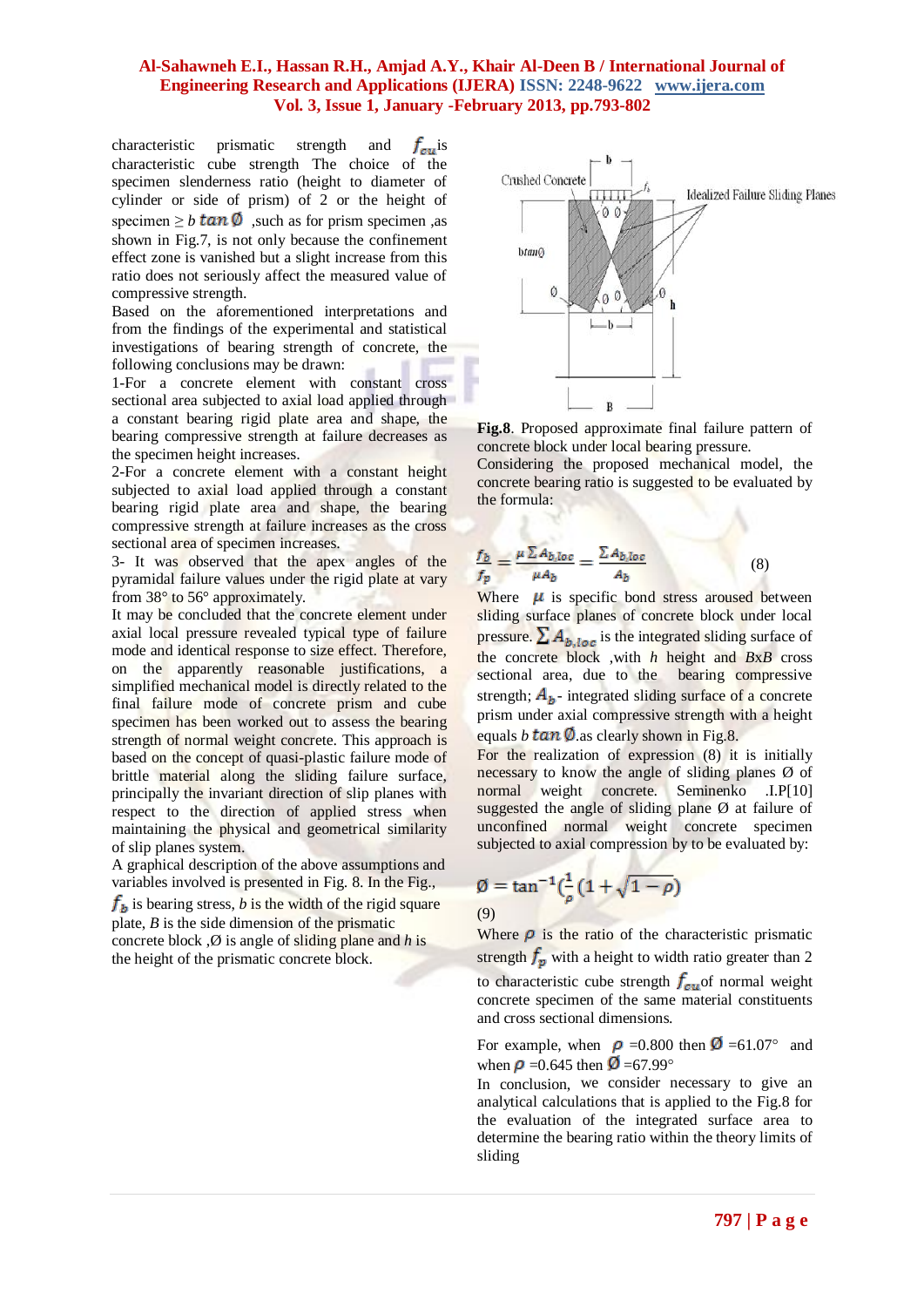$$
A_b = 2b^2 / \cos\emptyset
$$
 (10)  

$$
\sum A_{b,loc} = 2b^2 / \cos\emptyset
$$
  
+ 
$$
(B^2 - b^2) / \sin\emptyset
$$
 (11)

The formulae (10 and 11) apply to square blocks loaded through square plates and cylinders loaded through circular plates.

V. VERIFICATION ANALYSIS WITH DESIGN CODES AND TEST DATA

To investigate the accuracy and suitability of the proposed approach, a verification analysis of the performance of the proposed approach was evaluated against actual test data extracted from [5] and [11] as shown in Figs.9 and 10, where the values of  $f_h/f_c$ obtained are plotted against the  $A/A<sub>b</sub>$  ratios . In the research [11], the diameter of the concrete cylinders varied from 152 mm up to 610 mm, while the diameter of the circular bearing plate was always 152 mm. The height of the specimens varied from 230 mm up to 914 mm. The specimens had a cylinder compressive strength of 30 MPa and 20 MPa. The test data of square prism loaded with square plate (SS) and square prism loaded through circular plate (RS) with the geometric and material properties extracted from the research [5] are reported in Table 1. In Table 2, consequently, are illustrated the procedures followed to calculate the  $\sum A_p/A_p$  ratio. Table 3 presents a comparison of the prediction results of the proposed method for the bearing stress data gathered from Table 1 along with data induced from using the equations by Niyogi (1973) ,Hawkins (1968) the ACI318-11 and AASHTO 2010 , SNiP 52-01-03. The reported cylindrical strength for normal weight ( $f_c$ ) values in Table 1 were converted to cubic concrete strength  $(f_{cu})$  the according to the Neville's expression [13] as follow:

$$
f_{cu} = \left[0.76 + 0.2\log\left(\frac{f_c}{19.58}\right)\right] / f_c
$$
\n(SI un its) (12)

On the basis of statistical handling of data, the cubic concrete strength were converted to the prismatic concrete strengths for normal weight by the expression:

$$
f_{pr} = \frac{1}{3} f_{cu} \left( \frac{288 + f_{cu}}{116 + f_{cu}} \right)
$$
\n(SI units)

\n(13)



Fig. 9. Comparison of experimental data versus suggested proposed method.



Fig. 10. Comparison of experimental data versus suggested proposed method.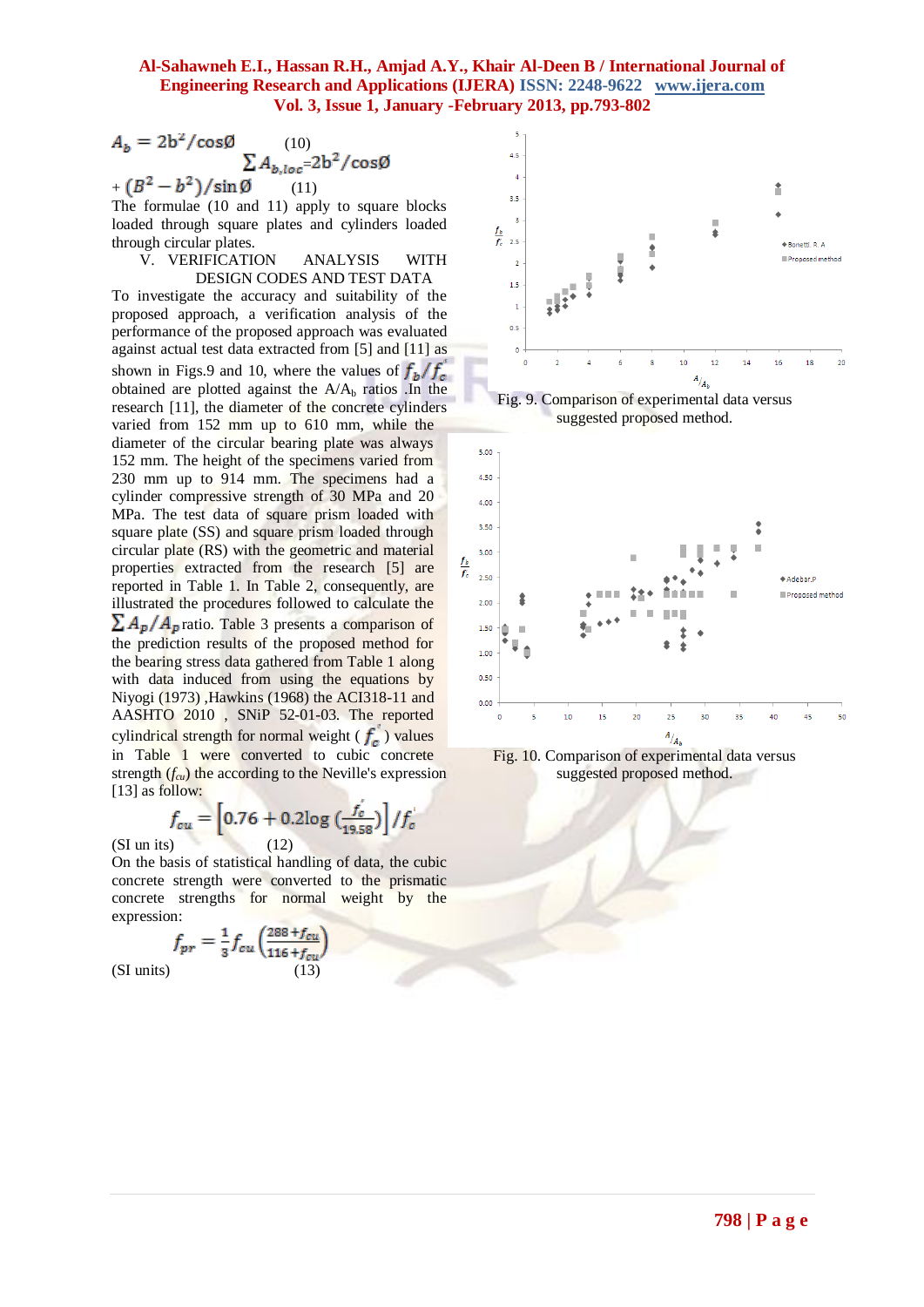| Specimen        | h      | A               | $A_{b}$         |                  | fe    | $f_b$ | ĴЪ / |  |
|-----------------|--------|-----------------|-----------------|------------------|-------|-------|------|--|
|                 |        |                 |                 | A/A <sub>h</sub> |       |       | f    |  |
|                 | mm     | mm <sup>2</sup> | mm <sup>2</sup> |                  | Mpa   | Mpa   |      |  |
| $SS4-2A. B$     | 406.40 | 41290.24        | 20645.12        | 2.00             | 27.92 | 31.65 | 1.13 |  |
| <b>SS44A. B</b> | 406.40 | 41290.24        | 10322.56        | 4.00             | 27.92 | 41.43 | 1.48 |  |
| $SS4-6A. B$     | 406.40 | 41290.24        | 6877.41         | 6.00             | 27.92 | 49.18 | 1.76 |  |
| $SS4-8A. B$     | 406.40 | 41290.24        | 5161.28         | 8.00             | 30.06 | 57.76 | 1.92 |  |
| $SS4-12A$ . B   | 406.40 | 41290.24        | 3438.70         | 12.00            | 30.06 | 74.68 | 2.48 |  |
| $SS4-16A.B$     | 406.40 | 41290.24        | 2580.64         | 16.00            | 30.06 | 87.97 | 2.93 |  |
| $RS4-2A. B$     | 406.40 | 41290.24        | 20645.12        | 2.00             | 30.06 | 30.27 | 1.01 |  |
| RS44A. B        | 406.40 | 41290.24        | 10322.56        | 4.00             | 30.06 | 44.98 | 1.50 |  |
| $RS4-6A$ . B    | 406.40 | 41290.24        | 6877.41         | 6.00             | 30.06 | 51.68 | 1.72 |  |
| $RS4-8A. B$     | 406.40 | 41290.24        | 5161.28         | 8.00             | 30.06 | 57.09 | 1.90 |  |
| $RS-4-12A, B$   | 406.40 | 41290.24        | 3438.70         | 12.00            | 30.06 | 80.02 | 2.66 |  |
| $RS4-16A,B$     | 406.40 | 41290.24        | 2580.64         | 16.00            | 30.06 | 94.19 | 3.13 |  |

**TABLE 1**: Geometrical and material properties of the specimens with the bearing stress of experimental results.

| Specimen         | Teu   | $f_p$ | J cu f<br>$f_{pr}$ |            | $\emptyset$ | h      | $A_p$           | $\boldsymbol{B}$ | $\sum A_P$      | $\sum A_p$ / $A_p$ |
|------------------|-------|-------|--------------------|------------|-------------|--------|-----------------|------------------|-----------------|--------------------|
|                  | Mpa   | Mpa   |                    | $tan \phi$ | degree      | mm     | mm <sup>2</sup> | mm               | mm <sup>2</sup> |                    |
| $SS4-2A. B$      | 35.25 | 25.11 | 1.40               | 2.16       | 65.12       | 143.68 | 98028.45        | 203.20           | 120791.30       | 1.23               |
| $SS4-4A. B$      | 35.25 | 25.11 | 1.40               | 2.16       | 65.12       | 101.60 | 49014.23        | 203.20           | 83158.53        | 1.70               |
| $SS4-6A. B$      | 35.25 | 25.11 | 1.40               | 2.16       | 65.12       | 82.93  | 32655.73        | 203.20           | 70598.59        | 2.16               |
| <b>SS4-8A. B</b> | 37.64 | 26.59 | 1.42               | 2.18       | 65.38       | 71.84  | 24748.00        | 203.20           | 64500.07        | 2.61               |
| SS4-12A. B       | 37.64 | 26.59 | 1.42               | 2.18       | 65.38       | 58.64  | 16488.36        | 203.20           | 58135.74        | 3.53               |
| $SS4-16A.B$      | 37.64 | 26.59 | 1.42               | 2.18       | 65.38       | 50.80  | 12374.00        | 203.20           | 54965.50        | 4.44               |
| $RS4-2A. B$      | 37.64 | 26.59 | 1.42               | 2.18       | 65.38       | 162.17 | 126104.50       | 203.20           | 142598.50       | 1.13               |
| RS44A. B         | 37.64 | 26.59 | 1.42               | 2.18       | 65.38       | 114.67 | 63052.23        | 203.20           | 94014.72        | 1.49               |
| $RS4-6A. B$      | 37.64 | 26.59 | 1.42               | 2.18       | 65.38       | 93.60  | 42008.55        | 203.20           | 77799.88        | 1.85               |
| <b>RS4-8A. B</b> | 37.64 | 26.59 | 1.42               | 2.18       | 65.38       | 81.09  | 31526.12        | 203.20           | 69722.82        | 2.21               |
| RS4-12A, B       | 37.64 | 26.59 | 1.42               | 2.18       | 65.38       | 66.19  | 21004.28        | 203.20           | 61615.40        | 2.93               |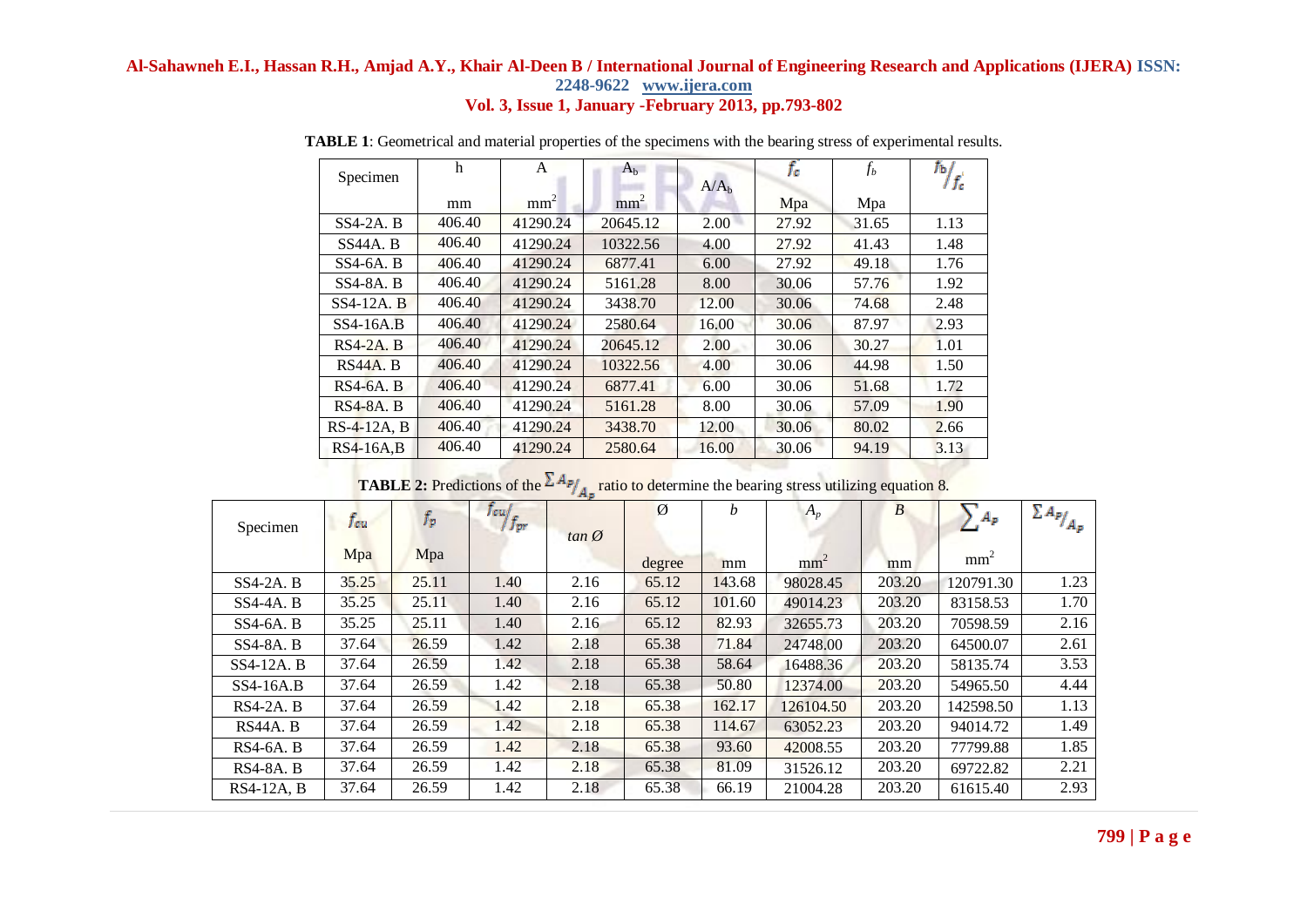| $\mathbf{r}$<br>RS4-<br>16A,B | $\sim$<br>. .64 | $\sim$ $\sim$<br>26.5<br>ົ້ | . .42 | 1 <sub>O</sub><br>2.IO | $\sim$ $\sim$ $\sim$<br>$\ddot{\phantom{1}}$<br>00.OC | $- -$<br>$\overline{\phantom{0}}$<br>$\sim$ /1<br>ໍ່ | 5763.06 | 203.20 | $F = F = G$<br>. vv<br>.<br>,70.00<br>ں ر | - -<br>$\sim$<br>J.VJ |
|-------------------------------|-----------------|-----------------------------|-------|------------------------|-------------------------------------------------------|------------------------------------------------------|---------|--------|-------------------------------------------|-----------------------|
|-------------------------------|-----------------|-----------------------------|-------|------------------------|-------------------------------------------------------|------------------------------------------------------|---------|--------|-------------------------------------------|-----------------------|

**TABLE 3**: A comparison of the bearing stress of experimental results with the analytical results of the equations by Niyogi (1973) ,Hawkins (1968) the ACI318-11 and AASHTO 2010 , SNiP 52-01-03 and the Proposed method LIERA  $\overline{\phantom{0}}$ 

| Normal Weight Concrete |                                              |                 | Predicted Bearing Stress, f <sub>b</sub> (MPa) |                                              |                                     |                              |        |         | $f_{b(test)}$<br>$f_{b (pred)}$ |                            |                    |  |  |  |
|------------------------|----------------------------------------------|-----------------|------------------------------------------------|----------------------------------------------|-------------------------------------|------------------------------|--------|---------|---------------------------------|----------------------------|--------------------|--|--|--|
| Specimen               | <b>Test Bearing</b><br>stress.<br>$f_b(MPa)$ | Niyogi<br>Eq. 1 | Hawkins<br>Eq. 2                               | ACI318-11<br>and AASHTO<br>2010<br>Eq. 3and4 | <b>SNiP 52-</b><br>$01-03$<br>Eq. 5 | Proposed<br>method<br>Eq. 11 | Niyogi | Hawkins | ACI318-11<br>and AASHTO<br>2010 | <b>SNiP 52-</b><br>$01-03$ | Proposed<br>method |  |  |  |
| $SS4-2A$               | 31.24                                        | 26.94           | 37.00                                          | 33.84                                        | 29.58                               | 30.94                        | 1.16   | 0.84    | 0.92                            | 1.06                       | 1.01               |  |  |  |
| $SS4-2B$               | 30.16                                        | 26.94           | 37.00                                          | 33.84                                        | 29.58                               | 30.94                        | 1.12   | 0.81    | 0.89                            | 1.02                       | 0.97               |  |  |  |
| <b>SS4-4A</b>          | 41.58                                        | 40.82           | 50.00                                          | 47.85                                        | 41.83                               | 42.60                        | 1.02   | 0.83    | 0.87                            | 0.99                       | 0.98               |  |  |  |
| $SS-4-4B$              | 38.78                                        | 41.00           | 50.00                                          | 48.00                                        | 44.28                               | 42.60                        | 0.95   | 0.77    | 0.81                            | 0.88                       | 0.91               |  |  |  |
| $SS4-6A$               | 50.12                                        | 51.37           | 60.09                                          | 58.63                                        | 54.23                               | 54.28                        | 0.98   | 0.83    | 0.85                            | 0.92                       | 0.92               |  |  |  |
| $SS4-6B$               | 45.27                                        | 51.37           | 60.09                                          | 58.63                                        | 54.23                               | 54.28                        | 0.88   | 0.75    | 0.77                            | 0.83                       | 0.83               |  |  |  |
| <b>SS4-8A</b>          | 56.02                                        | 64.40           | 71.63                                          | 72.20                                        | 62.62                               | 69.31                        | 0.87   | 0.78    | 0.78                            | 0.89                       | 0.81               |  |  |  |
| <b>SS4-8B</b>          | 56.02                                        | 64.40           | 71.63                                          | 72.20                                        | 62.62                               | 69.31                        | 0.87   | 0.78    | 0.78                            | 0.89                       | 0.81               |  |  |  |
| SS4-12A                | 73.73                                        | 80.51           | 86.15                                          | 88.48                                        | 76.69                               | 93.76                        | 0.92   | 0.86    | 0.83                            | 0.96                       | 0.79               |  |  |  |
| SS4-12B                | 71.14                                        | 80.51           | 86.15                                          | 88.48                                        | 76.69                               | 93.76                        | 0.88   | 0.83    | 0.80                            | 0.93                       | 0.76               |  |  |  |
| SS4-16A                | 82.73                                        | 94.00           | 98.29                                          | 102.11                                       | 88.56                               | 118.13                       | 0.88   | 0.84    | 0.81                            | 0.93                       | 0.70               |  |  |  |
| SS4-16B                | 87.90                                        | 94.00           | 98.29                                          | 102.11                                       | 88.56                               | 118.13                       | 0.94   | 0.89    | 0.86                            | 0.99                       | 0.74               |  |  |  |
| $RS4-2A$               | 29.62                                        | 28.77           | 39.45                                          | 36.10                                        | 30.48                               | 30.07                        | 1.03   | 0.75    | 0.82                            | 0.97                       | 0.99               |  |  |  |
| $RS4-2B$               | 29.08                                        | 28.77           | 39.45                                          | 36.10                                        | 30.48                               | 30.07                        | 1.01   | 0.74    | 0.81                            | 0.95                       | 0.97               |  |  |  |
| <b>RS4-4A</b>          | 45.24                                        | 43.54           | 53.00                                          | 51.05                                        | 43.10                               | 39.65                        | 1.04   | 0.86    | 0.89                            | 1.05                       | 1.14               |  |  |  |
| $RS4-4B$               | 42.01                                        | 43.54           | 53.00                                          | 51.05                                        | 43.10                               | 39.65                        | 0.96   | 0.80    | 0.82                            | 0.97                       | 1.06               |  |  |  |
| $RS4-6A$               | 47.86                                        | 54.90           | 63.03                                          | 62.55                                        | 52.79                               | 49.25                        | 0.87   | 0.76    | 0.77                            | 0.91                       | 0.97               |  |  |  |
| $RS4-6B$               | 52.39                                        | 54.90           | 63.03                                          | 62.55                                        | 52.79                               | 49.25                        | 0.95   | 0.83    | 0.84                            | 0.99                       | 1.06               |  |  |  |
| <b>RS4-8A</b>          | 52.57                                        | 64.44           | 71.63                                          | 72.20                                        | 60.96                               | 58.81                        | 0.82   | 0.73    | 0.73                            | 0.86                       | 0.89               |  |  |  |
| <b>RS4-8B</b>          | 58.17                                        | 64.44           | 71.63                                          | 72.20                                        | 60.96                               | 58.81                        | 0.90   | 0.81    | 0.81                            | 0.95                       | 0.99               |  |  |  |
| <b>RS4-12A</b>         | 76.32                                        | 80.53           | 86.15                                          | 88.48                                        | 74.66                               | 78.01                        | 0.95   | 0.89    | 0.86                            | 1.02                       | 0.98               |  |  |  |
| <b>RS4-12B</b>         | 78.90                                        | 80.535          | 86.15                                          | 88.48                                        | 74.66                               | 78.01                        | 0.98   | 0.92    | 0.89                            | 1.06                       | 1.01               |  |  |  |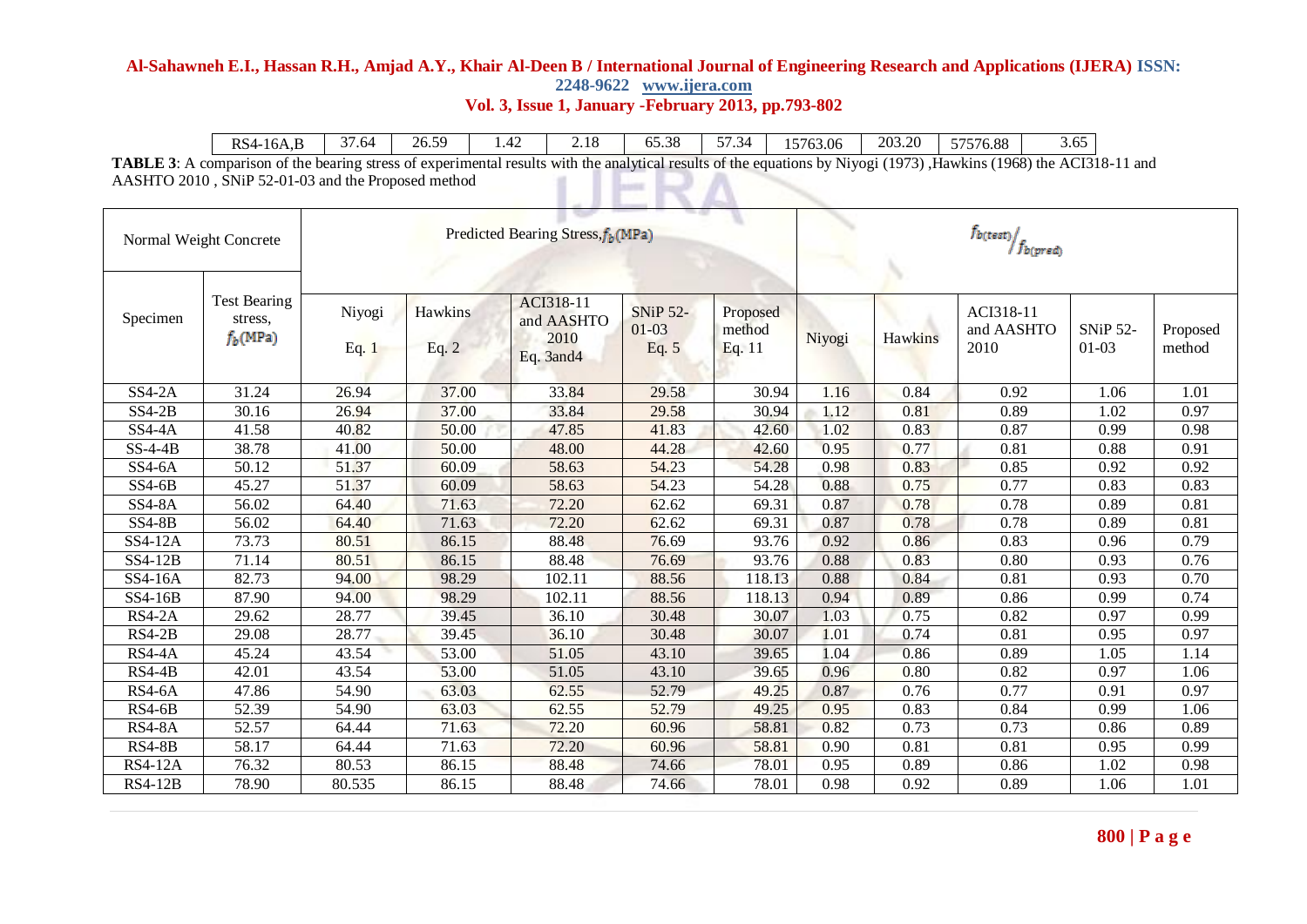# **Al-Sahawneh E.I., Hassan R.H., Amjad A.Y., Khair Al-Deen B / International Journal of Engineering Research and Applications (IJERA) ISSN: 2248-9622 www.ijera.com**

| <b>RS4-16B</b> | 84.46 | 94.00                                                     | 98.29                | 102.00                   | 86.21                | 97.14                | 0.90                 | 0.86 | 0.83 | 0.98 | 0.87 |
|----------------|-------|-----------------------------------------------------------|----------------------|--------------------------|----------------------|----------------------|----------------------|------|------|------|------|
| <b>RS4-16B</b> | 98.25 | 94.00                                                     | 98.29                | 102.11                   | 90.73                | 97.14                | 1.05                 | 1.00 | 0.96 | 1.08 | 1.01 |
|                |       | Average<br>Standard deviation<br>Coefficient of variation | 0.95<br>0.08<br>0.09 | 0.82<br>0.06<br>$0.08\,$ | 0.83<br>0.05<br>0.06 | 0.96<br>0.07<br>0.07 | 0.92<br>0.11<br>0.12 |      |      |      |      |
|                |       | $\mathcal{R}_{\rm{c}}$                                    | তি                   |                          |                      |                      |                      |      |      |      |      |